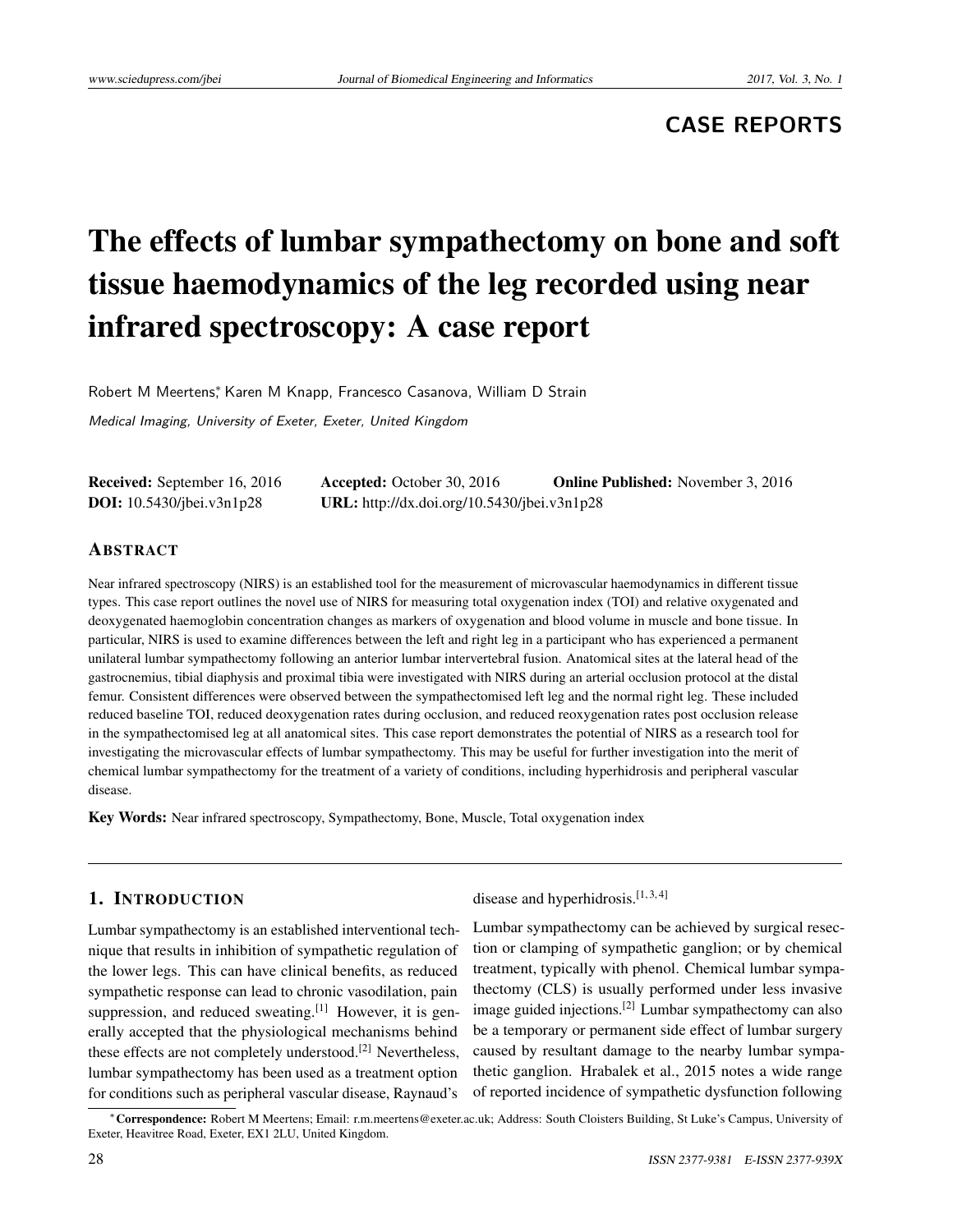anterior lumbar interbody fusions (ALIF), with incidence between the normal and sympathectomised lower legs. ranging between 1% and 43% of ALIF cases.[\[5\]](#page-4-4)

# 2. CASE PRESENTATION

This case report investigates a rare case of permanent unilateral lumbar sympathectomy. The participant was a 41 year old female with a BMI of 28.1. As a result of previous spinal surgery 22 years previously following a chance fracture of L2, an anterior spinal fusion of L2 and L3 was performed using fixation of the vertebral bodies (see Figure 1). A posterior fusion was not considered appropriate due to the involvement of the pedicles in the fracture and therefore the anterior fusion was conducted, with removal of the left 12th rib, which was utilized as a bone graft between L2 and L3.



Figure 1. Anterior Lumbar Intervertebral Fusion (ALIF) of the participant at L2/L3 level *Note. Navel ring artefact present*

The participant recovered well, with good function and movement, though was left with a unilateral lumbar sympathectomy of the left leg. The participant has a permanent "hot foot" with a 4.0 degree Celsius temperature difference between the participant's left and right foot found at baseline, a sign of permanent sympathectomisation.<sup>[\[6\]](#page-4-5)</sup> The participant was normotensive and an otherwise active and healthy non-smoker. The participant was relatively active, undertaking a minimum of 4.5 hours of moderate and high intensity exercise per week including team sports and strength and resistance training. The participant was opportunistically recruited by the primary author to investigate any resulting haemodynamic differences in bone tissue and soft tissue

### 2.1 Methods

This study was performed under institutional ethics approval with the informed consent of the participant. The Hamamatsu NIRO-200NX near infrared spectroscopy system was used to calculate absolute tissue oxygenation (TOI), oxygenated haemoglobin concentration (O2Hb), deoxygenated haemoglobin concentration (HHb) and a normalized total tissue haemoglobin index by spatially resolved spectroscopy (SRS) at one second intervals. This system uses low power pulsed laser light sources at 735 nm, 810 nm and 850 nm to interrogate a tissue sample volume to a depth of ∼2 cm. Reflectance spectroscopy is routinely used to assess skele-tal muscle oxygenation<sup>[\[7\]](#page-4-6)</sup> and has a clinical application in monitoring cerebral oxygenation.<sup>[\[8,](#page-4-7) [9\]](#page-4-8)</sup>

The participant was asked to rest supine for 15 minutes to achieve a relaxed baseline state. Arterial saturation and pulse were monitored throughout the testing duration for any obvious systematic changes during testing.

Two superficial bony sites were measured on each leg individually. Firstly, the medial surface of the tibial diaphysis (TD) at a point mid-way between the palpatable tibial tuberosity and medial malleolus; and secondly on the medial surface of the proximal tibia (TP) 2-4 cm below the palpatable tibial tuberosity. For each of these four bony sites, baseline oxygenation was recorded as a 20 seconds mean prior to an arterial occlusion protocol. Here a blood pressure cuff placed around the distal femur was rapidly inflated to a suprasystolic 200 mmHg for four minutes. The occlusion was then released with further monitoring until baseline was restored. An additional five minutes was allowed for baseline restoration prior to testing the next anatomical location with another arterial occlusion protocol. During all arterial occlusions, simultaneous soft tissue measurements were taken at the area of the lateral head of the gastrocnemius muscle using a 3 cm source/detector spacing, measuring a tissue depth of  $\sim$  1.5 cm.

# 2.2 Results

Comparisons of bone and soft tissue data in both the left and right leg of the patient generally showed consistent trends. The sympathectomised left leg had a lower baseline oxygenation for the proximal tibia (81.58% [+/-0.13%] vs. 85.58%  $[+/0.30\%]$  and tibial diaphysis sites  $(82.75\%$   $[+/0.24\%]$ vs. 83.48% [+/-0.33%]) as well as for the corresponding soft tissue readings (75.06% [+/-0.05%] vs. 76.56% [+/-0.08%]) and 74.97% (+/-0.10%) vs. 77.88% (+/-0.06%). Upon arterial occlusion at all four sites the sympathectomised left leg had a slower rate of deoxygenation, suggesting lower oxygen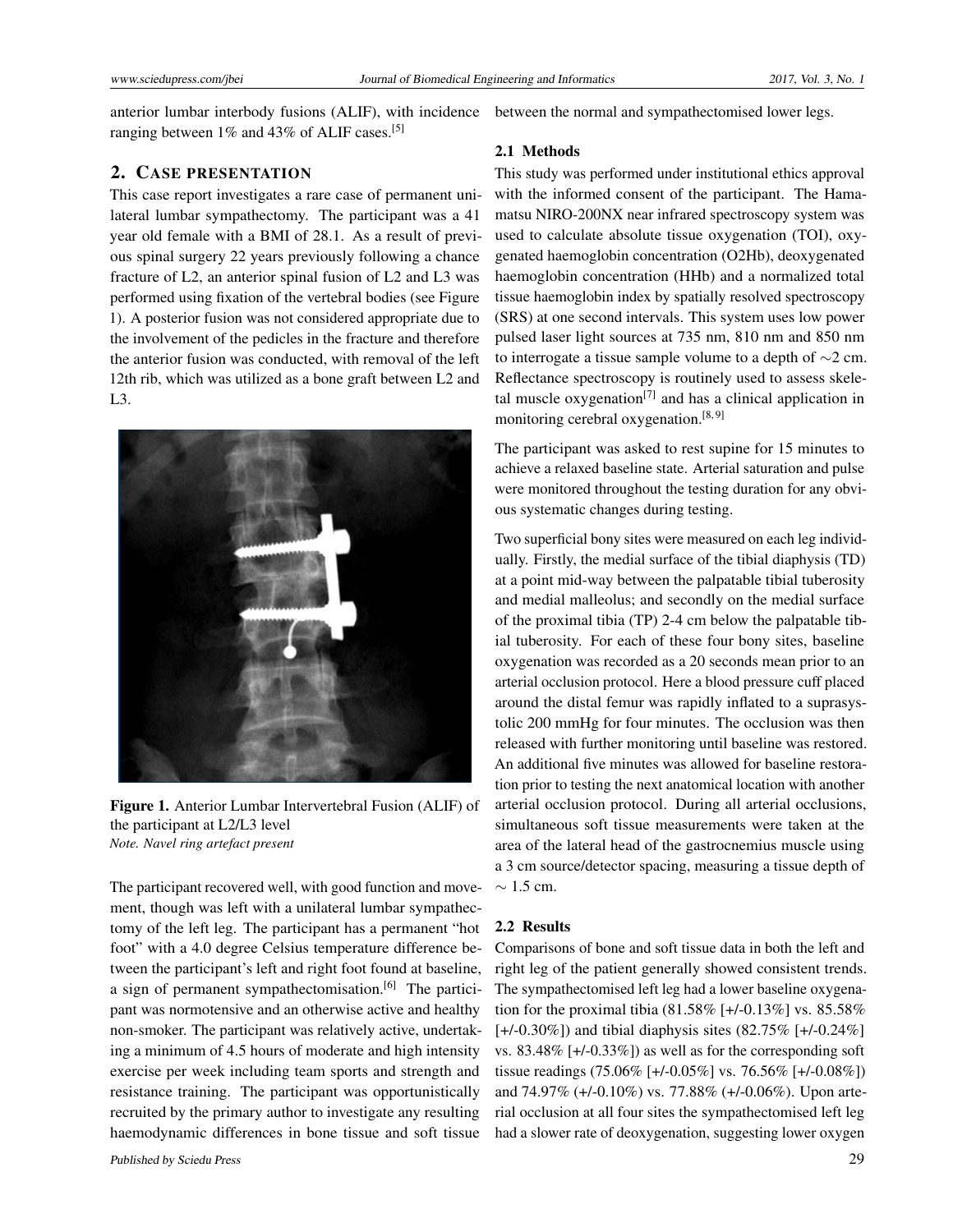consumption metabolism for the proximal tibia and tibial diaphysis sites (as well as corresponding soft tissue readings) in the sympathectomised leg. Likewise, the reperfusion reoxygenation rates were slower in the sympathectomised left leg across all bone and soft tissue sites upon release of the arterial occlusion (see Table 1 and Figure 2 for results).

Table 1. Baseline TOI, desaturation rates and resaturation rates during arterial occlusion testing

|                      | <b>Baseline</b>   | <b>TOI</b>           | <b>TOI</b>           |
|----------------------|-------------------|----------------------|----------------------|
|                      | Oxygenation       | <b>Desaturation</b>  | <b>Resaturation</b>  |
|                      | $(TOI \% +/-SD%)$ | Rate $(\frac{9}{s})$ | Rate $(\frac{9}{s})$ |
| Right TD             | $83.48 (+/-0.33)$ | $-0.0405$            | 0.221                |
| Left TD              | $82.75 (+/-0.24)$ | $-0.0292$            | 0.140                |
| Right TP             | $85.58 (+/-0.30)$ | $-0.0220$            | 0.359                |
| Left TP              | $81.58 (+/-0.13)$ | $-0.0166$            | 0.034                |
| Right Muscle with TD | $77.88 (+/-0.06)$ | $-0.0448$            | 0.621                |
| Left Muscle with TD  | $74.97 (+/-0.10)$ | $-0.0231$            | 0.523                |
| Right Muscle with TP | $76.56 (+/-0.08)$ | $-0.0487$            | 0.757                |
| Left Muscle with TP  | $75.06 (+/-0.05)$ | $-0.0255$            | 0.493                |

Total oxygen haemoglobin concentration (nTHI) remained within  $+/-10\%$  during the arterial occlusions with the corresponding mirrored pattern of oxygenated and deoxygenated haemoglobin changes suggesting effective arterial occlusions, as expected with cuff pressures of a minimum 200 mmHg. There were no significant changes in arterial oxygenation saturations or pulse rate during testing.

# 3. DISCUSSION

CLS remains an existing treatment option for a number of clinical indications.  $[1, 3, 4]$  $[1, 3, 4]$  $[1, 3, 4]$  $[1, 3, 4]$  $[1, 3, 4]$  It is believed the clinical benefits of pain relief and increases in localised perfusion are mainly due in part to increased vasodilation in the absence of sympathetic tone. However, NICE guidelines do not currently recommend the use of CLS on the basis of a lack of proven benefit and a weak understanding on the mechanisms of action behind lumbar sympathectomy.[\[2\]](#page-4-1)

It is well documented that with the expected vasodilation associated with CLS, increased temperature and blood perfusion in the cutaneous tissue of the sympathectomised area will result.<sup>[\[4,](#page-4-3)[6\]](#page-4-5)</sup> Improvements in skin perfusion have been demonstrated using optical techniques such as laser Doppler flowmetry, although changes in blood volume cannot be mea-sured using these techniques.<sup>[\[4,](#page-4-3) [10\]](#page-4-9)</sup>



Figure 2. Total Oxygenation Indices for (a) the Proximal Tibia (TP)(upper left); (b) associated muscle readings(upper right); (c) the Tibial Diaphysis (TD)(lower left); (d) the associated muscle readings during the testing period(lower right)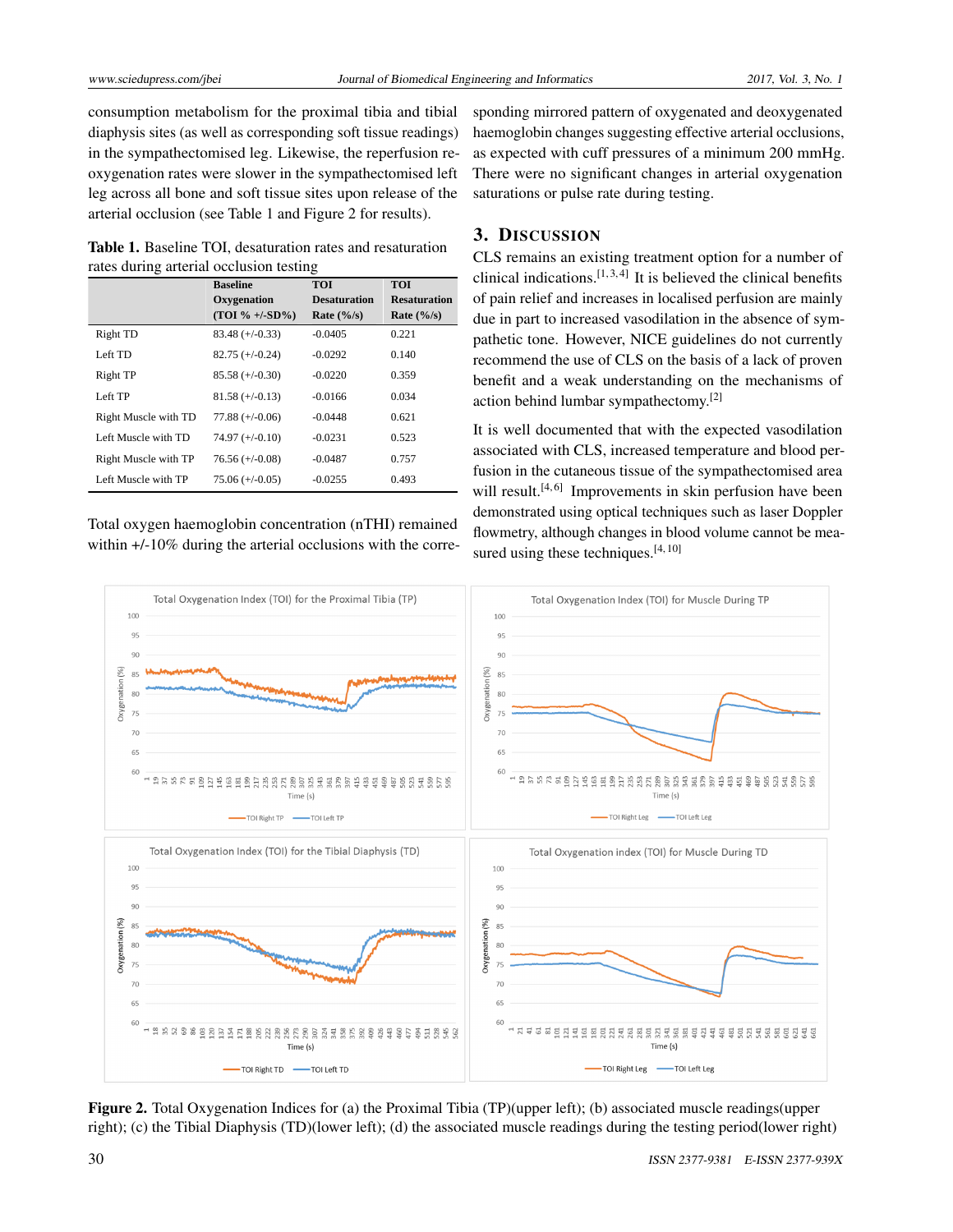However, there is generally a paucity of data on the effects of sympathectomy on deeper tissues, such as skeletal muscle, and particularly in-vivo studies of human bone. Sympathetic and thermoregulatory mechanisms have been demonstrated in human muscle tissue where vasodilation of active skeletal muscle can be simultaneously counterbalanced by vasoconstriction in inactive muscles and organs.[\[11\]](#page-4-10) This has been studied using laser Doppler Flowmetry, although this technique is generally limited by penetration depth when sampling deeper tissues.<sup>[\[12\]](#page-4-11)</sup> Therefore many studies on the effectiveness of CLS rely on pragmatic markers such as reduction in pain scores or rate of ulcer healing.

Both sympathetic and sensory nerve fibres exist in bone tissue and course through Volkmann's and Haversian canal systems, influencing vasoconstriction in cortical bone. It is also recognized that the sympathetic nervous system has a role to play in regulating bone metabolism. In murine models, bone loss has been observed post sympathectomy.[\[13\]](#page-4-12) Likewise in induced cases of spinal cord injury in murine models, denervation was linked with changes to vasoregulation which affected bone metabolism, and bone loss, more than disuse mechanisms alone. Similarly the observed increase in pain, bone loss and increased sympathetic activation in complex regional pain syndrome indicates an important role of the sympathetic nervous system in bone tissue.<sup>[\[13\]](#page-4-12)</sup>

This case study presents a novel way of potentially measuring haemodynamic changes in bone tissue in response to sympathectomisation using NIRS. It can be seen from results that when sampling both muscle and bone sites, NIRS produced consistent trends between the sympathectomised and unaffected leg across measurement sites. NIRS already has some emerging precedence for use in haemodynamic mea-surements of bone tissue.<sup>[\[14\]](#page-4-13)</sup> As this is a new application of NIRS testing, further use of this technique would be required to elucidate the explanatory mechanisms behind results in broader populations.

In this case report it can be seen that the rate of oxygenation decrease upon arterial occlusion (a marker of oxygen consumption metabolism) was decreased in the sympathectomised leg. Oxygen extraction is a measure of the rate of oxygen uptake as a proportion of the concentration of available blood in the tissue and therefore if there is more blood volume in the left sympathectomised leg then the rate of extraction may be lower in this leg, as observed.

The reoxygenation rate post occlusion release (a marker of blood perfusion as arterial blood re-enters tissue) was also reduced in the sympathectomised left leg. Here with faster tissue reperfusion post occlusion release there would be expected to be more efficient oxygen transfer to tissue. With a potentially larger blood volume and vasodilation in the sympathectomised leg prior to occlusion release there may be reduced intra-arterial pressure and therefore reduced reperfusion rates.

It was surprising that our results do not reflect vasodilation in the absence of sympathetic tone in the sympathectomised left leg leading to an increased baseline oxygenation in skeletal muscle and bone. One potential theory is that chronic vasodilation in the leg has led to a larger blood volume including more venous pooling. This relative increase in deoxygenated haemoglobin means NIRS readings would report a lower oxygenation percentage.

However all of these observations can only be theorized in the situation of a case study and without an existing evidence base in human bone tissue for comparison. Furthermore, in this case study, unilateral sympathectomy has resulted as a complication from lumbar surgery, which is a potential limitation, as results could differ from CLS. For example, the preceding surgery was carried out 22 years ago and the body may have adapted to chronic changes, which may differ from the short term benefits predominantly reported in the literature around CLS.

# 4. CONCLUSION

Although data are isolated to one participant, the results from this case study appeared to be consistent in our small sample of measurements across both legs at two bone sites, and repeated measurements at one muscle site. NIRS is now a recognized research technique for measuring tissue oxygenation and haemoglobin concentration in both muscle and bone tissue.[\[12,](#page-4-11) [14\]](#page-4-13) Differences between the right and left leg were consistent and therefore support the suggested potential role of the sympathetic nervous system in regulation of bone and muscle haemodynamics. The use of NIRS as an investigative technique may therefore be useful for further investigation in larger cohorts of those with lumbar sympathectomy in order to gain more physiological data on the effect of sympathetic innervation on muscle and bone tissue. A better physiological understanding of the relationship of sympathetic innervation in bone and muscle microvasculature could help guide further treatment options using CLS.

# ACKNOWLEDGEMENTS

Acknowledgements go to Clare Thorn for her help with this research. Also to the College of Radiographers Industrial Partnership Scheme (CoRIPS) for their financial support of this research programme via the CoRIPS Doctoral Fellowship Grant.